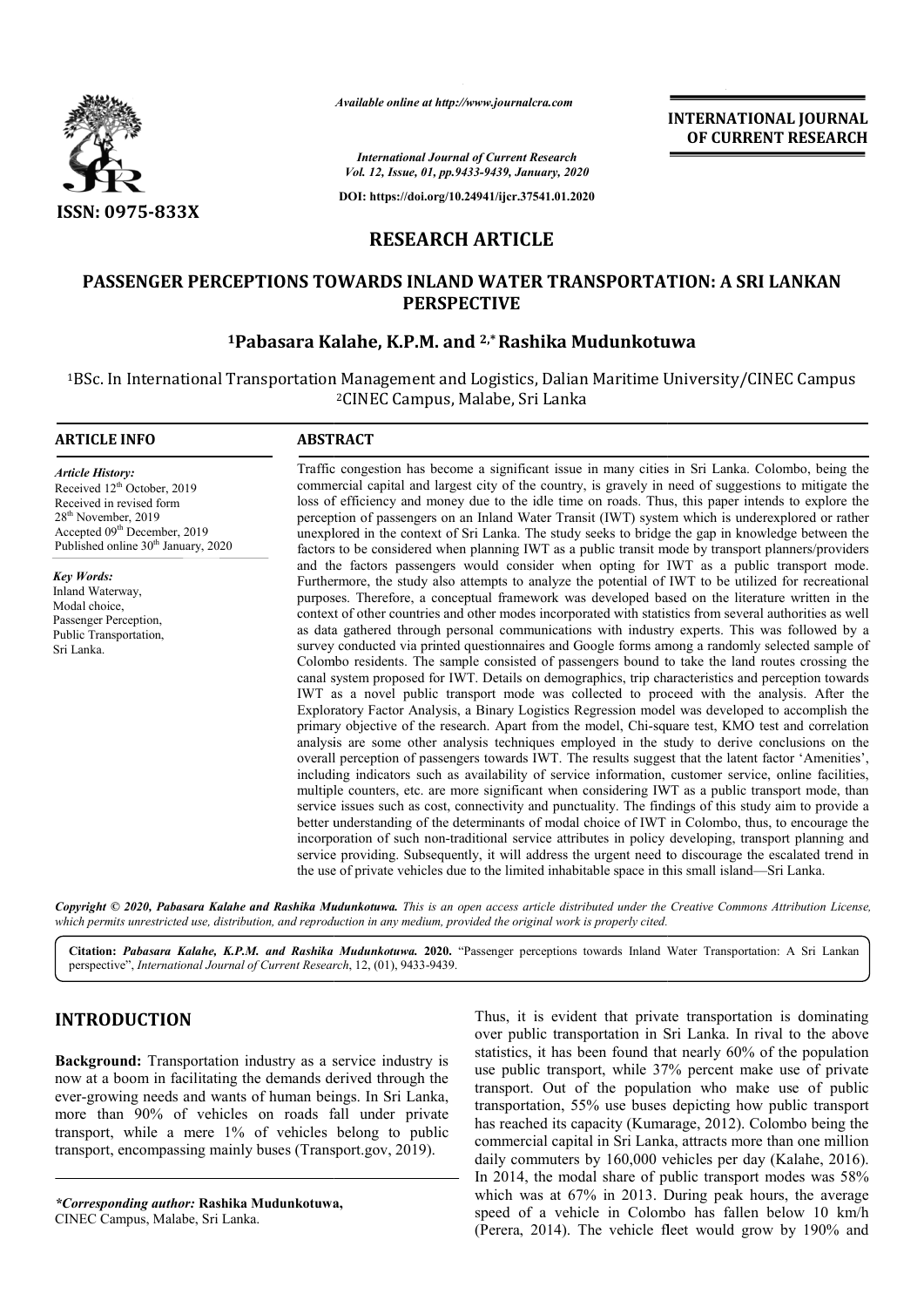300% increase of vehicle km over the next 20 years and the modal share of private travel would increase from 26% to 57%. As a result, the traffic congestion would rise from 27 to 111 billion vehicles km in 2031 (Kumarage, 2012). As illustrated in Figure 1, is a gradual increase in trend in private transportation modes leading to decrease in modal share of public transportation which is expected to get worse in the future.



**Figure 1***:* **Modal share projections in Sri Lanka**

**Problem Statement:** Instead of relying and investing on capital-intensive hinterland-based transport modes, the focus should now be shifted to exploiting existing resources with lower capital investments. As suggested by the previous studies, Colombo has the capability to utilize the existing canal systems in order to combat the aforementioned issues (See Senanayake et al., 2013). Inland Water Transportation (IWT) can be defined as the transportation by means of inland waterways using a rolling stock which has the potential to move on water. IWT is known to be a low cost, fuel efficient and a less capital-intensive mode of transportation which facilitates large capacity and minimal pollution. It can also be promoted as a mode for recreational purposes (Ishiwatari, 2011). IWT would be a feasible solution to reduce the reduce the burden on land transportation and to provide a pleasant, economical and time-saving journey to passengers.

**Scope:** Sri Lanka Land Reclamation and Development Corporation incorporated with Megapolis has initiated a project to develop an inland water transport system. Hence, scope of the research has been confined to the route from Wellawatthe to Battharamulle which is the first phase of Megapolis and SLLRDC's IWT plan (Pre-Feasibility Study Inland Water Based Transport Project (Phase I), 2017).

**Objectives:** The primary objective of this study is to analyze the passenger perception towards IWT as an alternative mode of public transport from Wellawatthe to Battharamulle. Several secondary objectives were also set to analyze the perceived viability of IWT for the use of mode for recreational purposes as well during off-peak/ night-time.

**Significance:** Since user satisfaction is critical to generate demand for a mode, it is important to identify what passengers would expect from a novel transport mode as IWT and thereby to provide several feasible options for the general public as public transport modes. Thus, a shift could be expected from private to public transport modes and ultimately reducing the burden on hinterland-based transport modes. Hence, the prospective users of IWT would be mainly benefitted by this

study. Although the government, policy makers, investors and infrastructure providers have now started to eye on IWT, there exists limited contemporary research on water transit systems, especially in Sri Lankan context. Considering the current literature, they are rather focused on the technical feasibility, land use and planning implications. There exists some literature on factors considered when opting for a mode and barely few on the user perception on IWT in foreign contexts, but none yet in Sri Lankan context. This study intends to bridge the gap in knowledge regarding the service factors that prospective users consider to be significant and to aid in planning the future water transit network, thus providing the basis for why this research is significant. Considering the transport-related projections on future modal shares, this research can also be considered as a timely study. The study is also significant when considering the unique context in urban water transit in Sri Lanka due to its culture, lifestyles and the weather. Since IWT can also be promoted for recreational purposes, thus, promoting tourism, tourism sector could also be considered as a prospective benefiter by this study.

## **LITERATURE REVIEW**

**Overview on IWT:** Waterborne transport can be considered as the oldest and cheapest mode of transportation compared to other modes of transportation existing in the world (Kalahe, 2016). IWT is an environmental-friendly mode of transportation with a high potential to function as an alternative and a supplementary method of transportation. It also functions as an inter-modal mix of public transportation (Senanayake et al., 2013). As suggested by Ishiwatari (2011), in the case of a developing country with congested roads, IWT can serve as a convenient mode. As cited by Kalahe (2016), European Commission has identified that the investment needed for IWT is lower when compared to other modes of transport, figuratively it only accounts for 5%-10% of the investment for an equivalent road or rail line. Its maintenance cost accounts for only 20% of road maintenance cost. Ishiwatari (2011) states that the consumption of energy per kilometer/ton of transported goods in IWT is 17% of that of road transport and 50% of rail transport. IWT can actively contribute to promoting a low-carbon society as the carbon emissions from IWT are much lower than those of road transport. In contrast to the pros of IWT, there could be some pollution taking place on the water body itself due to fuel leaking from the boats with the operation of boats. As the movement of boats generate waves, another concern on environment is the erosion of the canal banks (Inland water transport system: Detailed project proposal, 2016).

**Contemporary examples of IWT:** Inland water transportation is widely used in Europe, Asia, Africa and America for both passenger and freight transportation. IWT represents 32% of the transport sector in Bangladesh and 20% in Germany (Kalahe, 2016). IWT represents a significant share in transporting goods in Europe. The percentage of goods transportation in Netherland is 42%, 14% in Germany and 12% in Belgium (Ishiwatari, 2011). IWT accounts for roughly 15% of the total intercity commerce by volume in the US as it transports the principal commodities such as coal, petroleum, farm products, chemicals and crude materials (Kalahe, 2016). Bangladesh being abundant with inland waterways, IWT is used as a major mode of goods and passengers. It provides mobility to 68 million passengers annually through its 1,400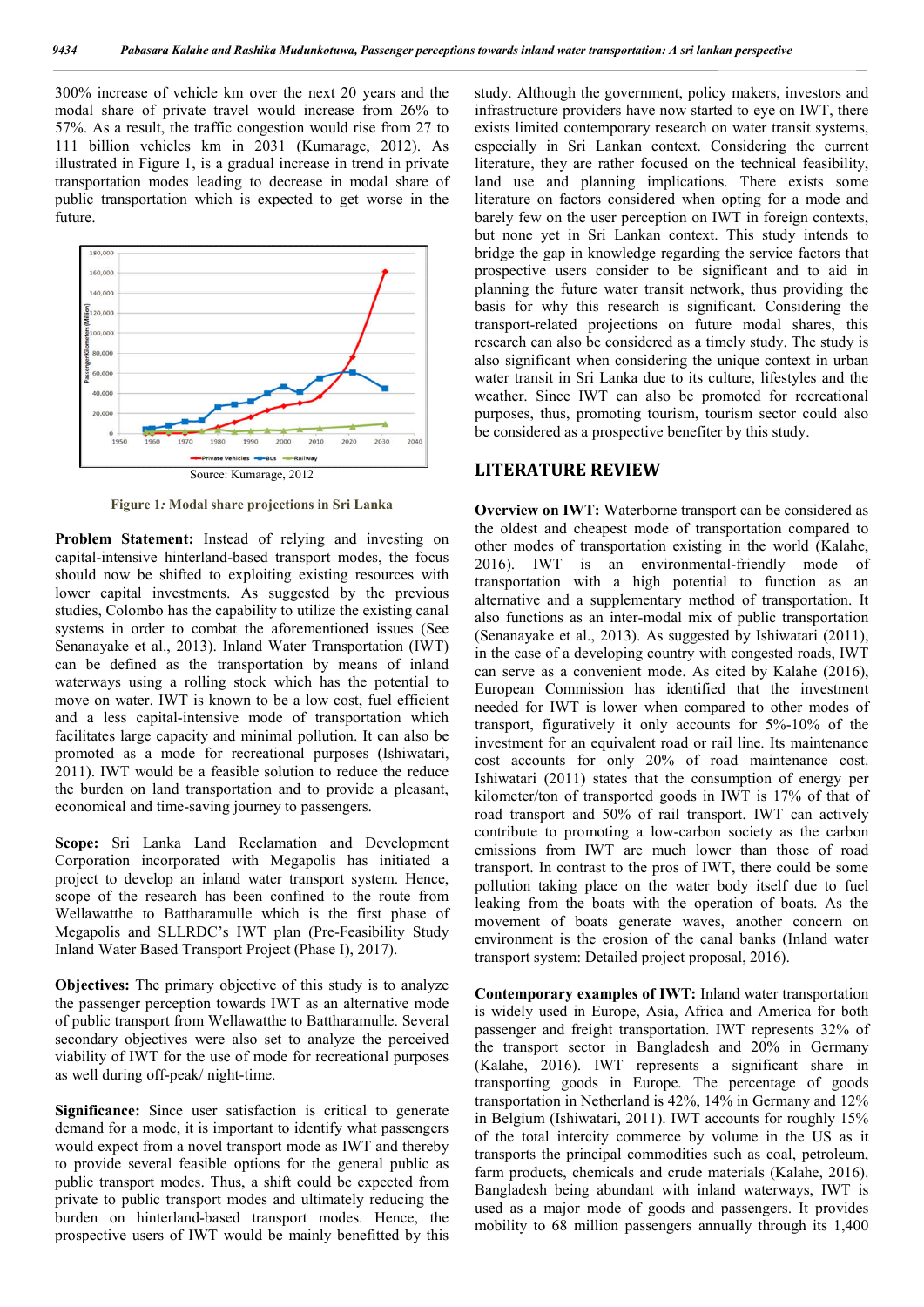landing stations and 11 principal river ports along the inland waterways. It is projected that 1/3 of the country's total traffic is projected to be transported via IWT in the near future (De Silva, 2003). Out of the 3000km of waterways available in Thailand, only 30% is capable of navigating commercially. 20 million tons of cargo is transported annually via IWT which represents 4.5% of inland cargo volume. Bangkok is much popular for passenger movement via IWT and it caters to the mobility requirements of around 1.5 million passengers. IWT in Bangkok is a good example to demonstrate how IWT can be used for recreational purposes (Senanayake et al., 2013).

**IWT in Sri Lanka:** Senanayake et al. (2013) in their study reveal about the advanced inland transport system which prevailed in Sri Lanka. There is evidence on the existence of a canal system in Sri Lanka during the 18th century, which has been developed by the Dutch to transport spices and coconut to Colombo. De Silva (2003) in his studies states that the navigable channel from Diyawanna Oya up to the sea outfall at Wellawatthe which is the study area of this research is 8.1 km in length. The canal passes through 4 major A-class highways and 3 B-class which makes it of the most potential waterways for public transportation as it acts as a transverse link for all the radial links available.

**Overview on factors influencing modal choice:** According to Hu, Zhao, & Wang (2015), perception of a person depends on the attitude of that person, which has a psychological influence and it also acts as a major criterion in determining the behavior of people. Srinivasan et al. (2007) and De Witte et al. (2013) suggests that a passenger's decision on mode choice is influenced by socio-psychological indicators which includes socio-demographic factors, journey characteristic indicators and spatial indicators. De Witte et al. (2013) states that that there is no strong consensus about the role of gender in mode choice. Satiennam et al. (2011) as well as Thamizh et al., (2011) have found a that females have a higher probability to shift to public transport. Abuhamoud, Rahmat and Ismail (2011) has established a positive relationship between age and the willingness to use public transport. Employment influence on income and car ownership. The modal choice of commuters depends on the type of occupation and job characteristics. Especially for commuting trips, the mobility policy of the company also has an impact on the modal choice of its staff (De Witte et al., 2006; Bastin and Dobruszkes, 2006). Based on a stated preference survey of mode choice in Burma, Fujiwara et al., 2008 states that passengers' income groups influence on their sensitivity to fare price and travel time. According to Limtanakool et al. (2006), people with higher education qualifications tend to rely on private vehicles than on public transport modes. Williams (1978) states that vehicle ownership influence on an individual's decision to use the vehicle for commuting and shopping activities. Factors such as cost, flexibility, etc. are more important than relaxing factors, restful for commuting, while they are equally important for leisure trips (Ye and Titheridge, 2019).

According to Iles (2005), service quality, embracing reliability, punctuality, safety, comfort, security and convenience are of utmost importance when a passenger opts for a public transport mode and they are also the first responsibility of a transport undertaking its customers. Use of public transport is much sensitive to increases in public transport fares (Vega and Reynolds-Feighan, 2009; Vasconcellos, 2005). In rival to this fact, Tyrinopoulos and Antoniou (2012) states that high fare

levels do not discourage passengers from using public transport, and this would allow policy makers to increase fares slightly and divert the additional revenue to improve other public transport services. Studies suggests that both transportation planners and the public rank time as one of the most important determinants in the selection of a transportation mode (Srinivasan et al., 2007; Wallin and Wright, 1974). Easy access to information and Up-to-date information are significant factors for public transport use and it is also considered to be an important indicator of public transport quality (Grotenhuis et al., 2007). Ko, Lee and Byun (2019) states that environmentally concerned transport users are more likely to choose environmentally sustainable modes. Tanko et al. (2019) suggests that on-water environment may offer passengers a passive benefit from the view alone. Márquez et al., 2014 suggests that the effect on comfort will be higher for the younger generation (under 38 years) and for those who have a higher level of education (bachelor's degree). He also states that the boat journeys can potentially be more favorable to work on-board due to the presence of less lateral motion (as experienced in buses). Ponnuswamy and Anantharajan (1993) emphasize on the impact of qualitative factors such as comfort, convenience, safety, security during travel are considered influential although they are less easy to measure in practice.

Considering IWT alone, in a survey in New York it has been found that the ferry service is used by passengers due to two main reasons: IWT is a less stressful mode to commute and it is a respite from the overcrowded subway. Similarly, in a survey in London, reasons for commuting by boat were concluded as a less stressful journey (36.5%), the convenience of service (29.5%) and the reliability (14.6%) (Trivector Traffic, 2014). According to Stockholm County Council (2013) and Translink (2016), surveys on regular public transport satisfaction in Brisbane and Stockholm also show that comfort, over-crowding and on-time performance are the aspects boat users are mostly satisfied with.

## **METHODOLOGY**

The study included a survey to analyze the passenger perception on IWT and the factors affecting the choice of IWT as a public transportation mode in Sri Lanka. There has been increasing criticism of the inputs used to develop models, especially when predominantly focusing on travel times and cost as it does not reflect user choices in the real world and the contemporary nature of transport choices. Hensher (1998) states that while focusing on simple inputs produce easily tractable models, overly simplistic models also neglect individual behavioral aspects and hence such models cannot deal with apparently irrational decisions. Therefore, the Theory of Planned Behavior (TPB) (Fishbein and Ajzen, 1975) was applied to conceptualize the decisionmaking process of people to determine the influencing factors. Behavior of people is dependent on the intention, where the attitude towards the behavior (whether choosing IWT makes sense to the decision-maker), subjective norms (cultural factors, travel behaviors, opinions of others, etc.) and perceived behavioral control (how easy/difficult it is to use a transport mode) factors in. The following conceptual framework was developed accordingly (See Figure 2).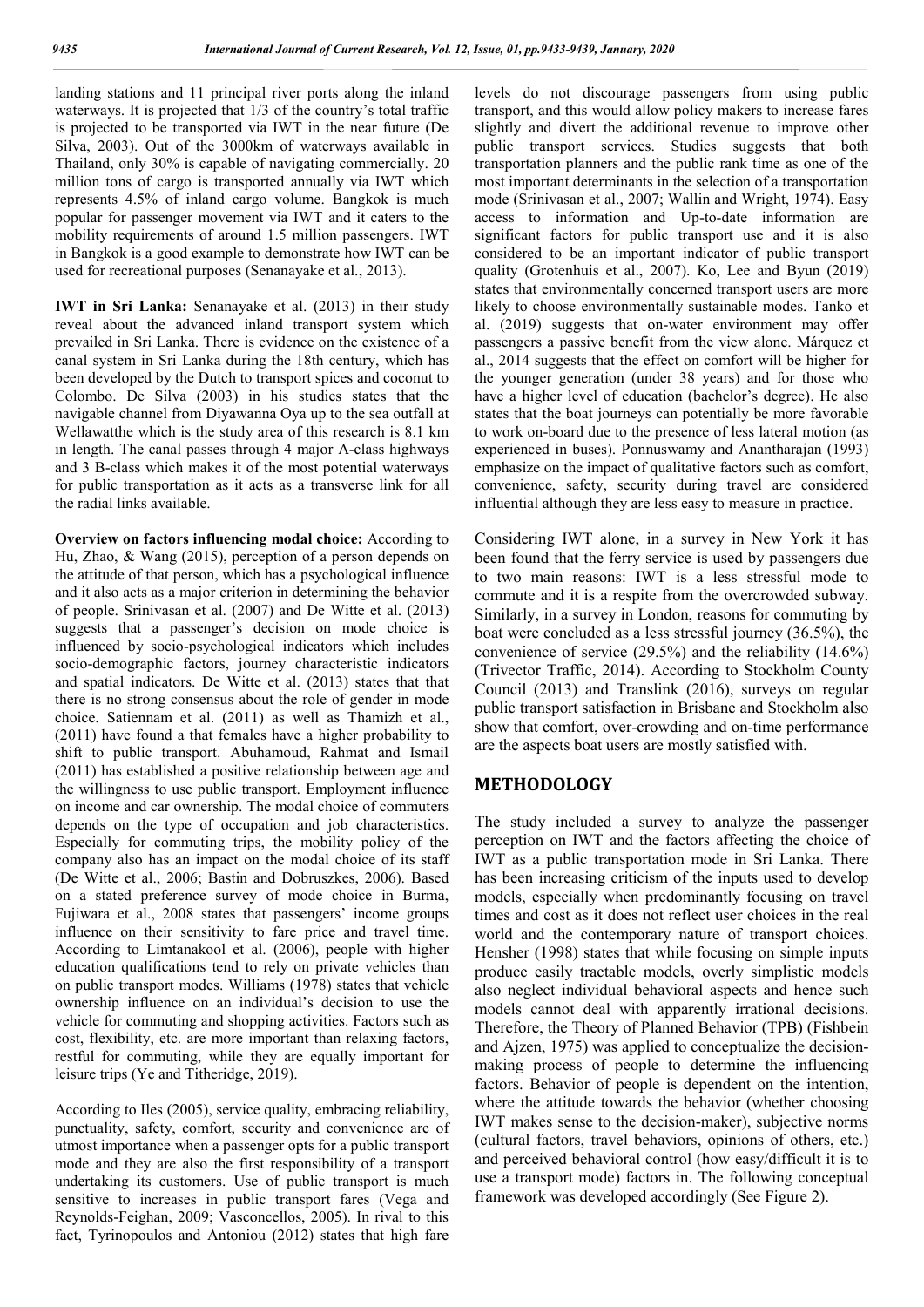The survey was conducted via distributed questionnaires focusing on passengers who generally take land-based modes crossing Wellawatthe-Battharamulle canal route and google forms to represent the rest of the population of interest based on simple random sampling technique. In total 426 responses were available for analysis. The survey consisted of 3 sections: Firstly, several structured questions to gather the sociodemographic factors and journey characteristics of the respondents. Then, personal attitudes were gathered to identify which factors influence the respondents to choose IWT. To analyze these latent variables, a five-point Likert scale measurement from 'Not important at all' to 'Very important' was used.

Finally, several structured questions were included to gather specific answers to some of the important factors mentioned in the second section. A hypothesis of the survey was that latent factors related to cost and time aspects are significant. The survey was designed to assess which factors passengers would consider when considering IWT as an alternate mode of public transport. Hence, a Logistics Regression model was developed after the Exploratory factor analysis (EFA) to address the above concern.



**Figure 2***:* **Conceptual framework**

### **RESULTS**

**Socio-Demographic profile:** When considering the demographic distribution of the sample chosen for the study, around 53% of the sample comprises of males and 47% females. Around 38% of the participants comprised of the age category between 26-35 years, followed by 35% of respondents in between 16-25 years. 61.5% of the sample are employed while 57% of the sample work in the private sector. 49.3% of the population has bachelor's as their highest educational qualification. When considering the average monthly income, around 27% of the population are dependents followed by 20% of the population earn between LKR 25000- 50000 per month. 62.9% of the sample do not own any vehicle while 33% owns 1 or 2 four-wheelers. Majority, in number 53%, of the sample use the bus as the most common mode of transportation. According to the chi square-p value of the socio-demographic factors, it was determined that average monthly income and the IWT acceptance have an association with each other. In the post-hoc test conducted on average monthly income factor it was identified that there is an association between IWT acceptance decision and the category of respondents earning above LKR 100,000 per month. The rest of the socio-psychological factors analyzed in the study do not seem to have a statistically significant association with IWT acceptance. As per the responses provided by the sample the most utilized road is Galle road / Marine drive and this utilization is 45% of the total sample who are willing to take IWT, followed by Duplication which as a percentage is 24%. Therefore, it is evident that the respondents utilizing these roads are desperately in need of solution for the existing congestion problem.

**Passenger Perception on IWT:** As per the responses provided for the questionnaire, 97% of the sample have faced transportrelated issues with the existing transport service, while 91% think a new transport mode would be a solution to overcome such issues. It can be concluded that 95% of the respondents perceive IWT to be viable mode of public transport to combat the ever-growing traffic congestion, while 94% perceive IWT to be a viable mode for the use of recreational purposes during off-peak or night-time. Given the condition that IWT meets the requirements of the respondents, around 95% of the respondents are willing to take IWT for their travel purposes.

**Influencing factors:** According to the results of the Descriptive Statistics the most rated variable influencing people to select IWT system is 'travel time' which has a highest mean of 4.62, followed by 'punctuality' and 'safety', while the least important factors are 'potential to work on board', 'air-conditioned boats' and 'good scenery from the boat' in the descending order of importance. This finding could be of importance to the transport provider when planning the infrastructure and other service features. Considering the results of the chi-square tests conducted on planning factors, it was found that other than 'Amount paid for the trip', 'Scenery from the boat', 'Connectivity to other transportation modes', 'comfort ability of seats' and 'Air-conditioned boats', the rest of the factors have an association with the passenger's decision to accept IWT. In the advanced factor analysis, it was revealed that the passengers place highest importance on the 'punctuality of the service', 'travel time', 'waiting time for the mode arrival', 'connectivity to other transport modes' and 'provision of safety equipment' in the descending order of importance.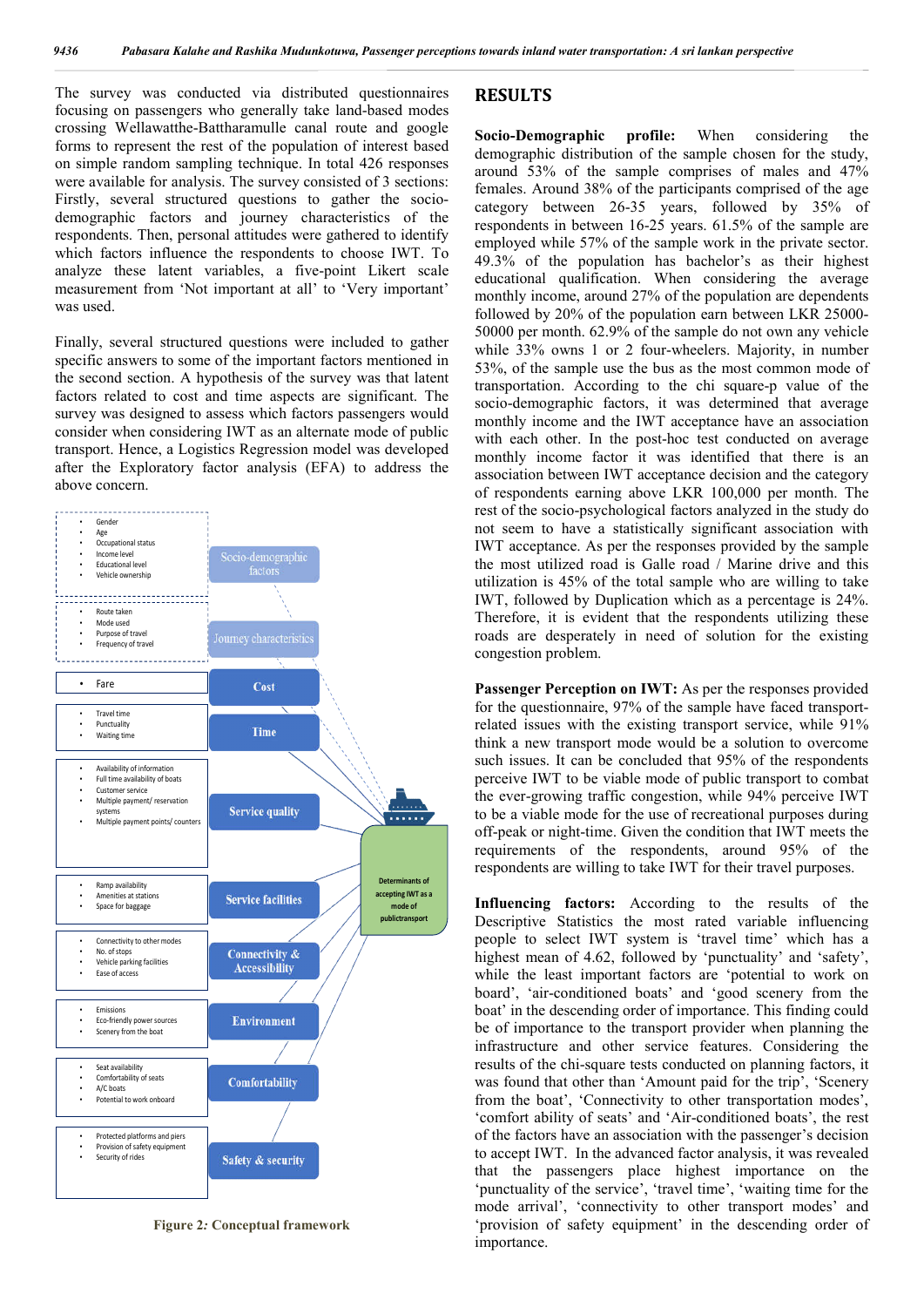When the factors were summarized based on its importance, most important factor has been 'punctuality' (91%), 'transit time' (90%), 'waiting time' (88%), 'connectivity' (88%) and 'safety' (88%), while the least important factor is the 'scenery from the boat' (42%). Further, when further analyzing the latent factors, it was identified that majority of the respondents which accounts for around 40% of the sample are willing to pay LKR 100-150 for the whole journey from Wellawatthe to Battharamulle. 44% of the respondents expect boat departures every 15 minutes. The expected travel time for the full journey is 30-40 minutes which has been preferred by around 43% of the sample. Majority of the respondents have opted for the following facilities to experience at the jetty: ATM, washrooms, communication center and washrooms and a cafeteria. Researcher has also analyzed the purpose the respondents are willing to take IWT, and it was found that 50% of the respondents expect to use IWT for commuting purposes, 35% for leisure travel and 15% for business travel, which also implies that respondents perceive IWT to be more viable as a public transport mode during peak hours.

**Factor Analysis:** The KMO and Bartlett's test proved the sample adequacy of 95.2% and 0.00 p-value, suggesting that there is a correlation between variables and to proceed with the factor analysis. As per the eigen values in total variance explained table and scree plot graph, it was concluded that almost 62% of the cumulative percentage is explained by just three factors. Using Exploratory Factor Analysis, the 26 variables were classified into three latent factors and these factors were named as "Service features", "Amenities" and "Comfortability". During this process 'Parking facilities', 'Emissions' and 'Eco-friendly power source' factors have been eliminated to formulate the latent factors. The "service features" factor consists of the highest number of variables, which is 10 in number. Pearson chi-square p-values  $( $0.05$ )$  of hypothesis testing suggested that the latent factors have an influence on the passenger's decision in choosing IWT as an alternative mode of public transport. The Alpha statistic obtained in the Reliability test resulted in values greater than 0.8, which suggested that the internal consistency of the items in the data set is good and hence the latent factors meet the reliability requirement. This was followed by a Correlation analysis for the latent factors, the significant p-values suggested that all latent factors have an association with passenger's decision to accept IWT.

**Regression Analysis**: Binary Logit model was constructed for the three latent factors using SPSS 23.0 statistical software. The Hosmer - Lemeshow test suggested that the model obtained is statistically significant (0.03) with a Chi Square value of 17.06 representing the goodness of fit and validity of the model. As per the omnibus test, it was proved that adding the 3 latent variables is explaining and contributing in the model apart from intercept as the p-value is 0.046. Binary logistics model explains that amenities has a significant positive effect on accepting IWT as a public transport mode with a P value is 0.029 and an individual beta value is 0.899. It further suggests that probability of accepting IWT as a public transport mode is 99.3% as log odds is 5.015, then odds is 150.65 from antilog of natural logarithm. These results suggest that the "amenities" factor is very important for the respondent's decision on choosing IWT as an alternative mode of public transport. Interestingly, the association with "Service features" and "Comfortability" is negative as the P values are 0.487 and 0.837 respectively. However, even when all three

factors are important, logit value is 3.711, then odds is 10.89 and still the probability of accepting IWT remains at 97.6%.

**Logit (Willingness to use IWT) = 0.846 - 0.249 (Service) + 0.899 (Amenities) – 0.077 (Comfortability)**

## **DISCUSSION**

Despite the other socio-demographic factors, it was observed that the average monthly income has an association with the decision on using IWT. This could be due to trend in use of paratransit/private modes of transportation rather than relying on public transport modes as the income increases. The underlying reasons for this are subjective norms, cultural norms (status) and travel behavior. It was also evident that the people who undertake Galle road, Duplication road or the Marine Drive would have a more tendency to use IWT due to existing overwhelming traffic congestion on those roads during peak hours. As per the results of the analysis, it was evident that the passengers perceive IWT to be viable enough to cater to both the requirements as public transport mode and a recreational mode. It came into light that time related factors and safety are main factors the passengers would place prominence on in the decision of using IWT. Interestingly, it was identified that the ticket fare, air-conditioned state of the boats or the scenery would not be of major consideration for passengers. Hence, the transport planners have the chance to increase the fare slightly to provide more comfortability and amenity factors to the users. Since majority of the respondents are willing to use IWT for commuting purposes, planners could also tailor the boats to fulfill that requirement.

Another interesting finding was the focus on "Amenities" by the respondents, which includes factors such as availability of service information, availability of boats, customer service, online facilities, availability of multiple counters, amenities at the jetty, etc. This finding represents the digital-oriented busy lives of the prospective users who expect to get things done faster and easier, especially when it comes to commuters. This is another important aspect the planners could give place of prominence. In order to generate demand for the IWT system from Wellawatthe to Battharamulle, most important consideration is to educate the general public about the IWT system and its benefits, especially on the environmental and reliability aspects. It can also be recommended to have a PPP in order to develop infrastructure and for the service provision which would lead to good competition and ultimately improvement in the quality of service. Connectivity between the modes would be vital to generate demand for IWT. Airconditioning could be decided based on the smell of the canals as it was found to be a less concerned factor by the passengers. A good suggestion observed in the comments section is that the availability of trained staff and a lifeguard in a case of emergency as safety has been considered to be significant. Another suggestion in the comments section was to opt for more sustainable power sources for boats such as solar or tidal power. In the meantime, steps should be taken to minimize pollution by the boats and the users. Further, in order to promote IWT for recreational purposes, it is important to find a feasible solution to overcome the bad odor of the existing canals due to pollutants and sewage which was the most common concern in the comments section. Finally, as per the results of the analysis, it is evident that people have a positive perception on IWT which would influence them to choose IWT as a mode of public transport from the available alternatives,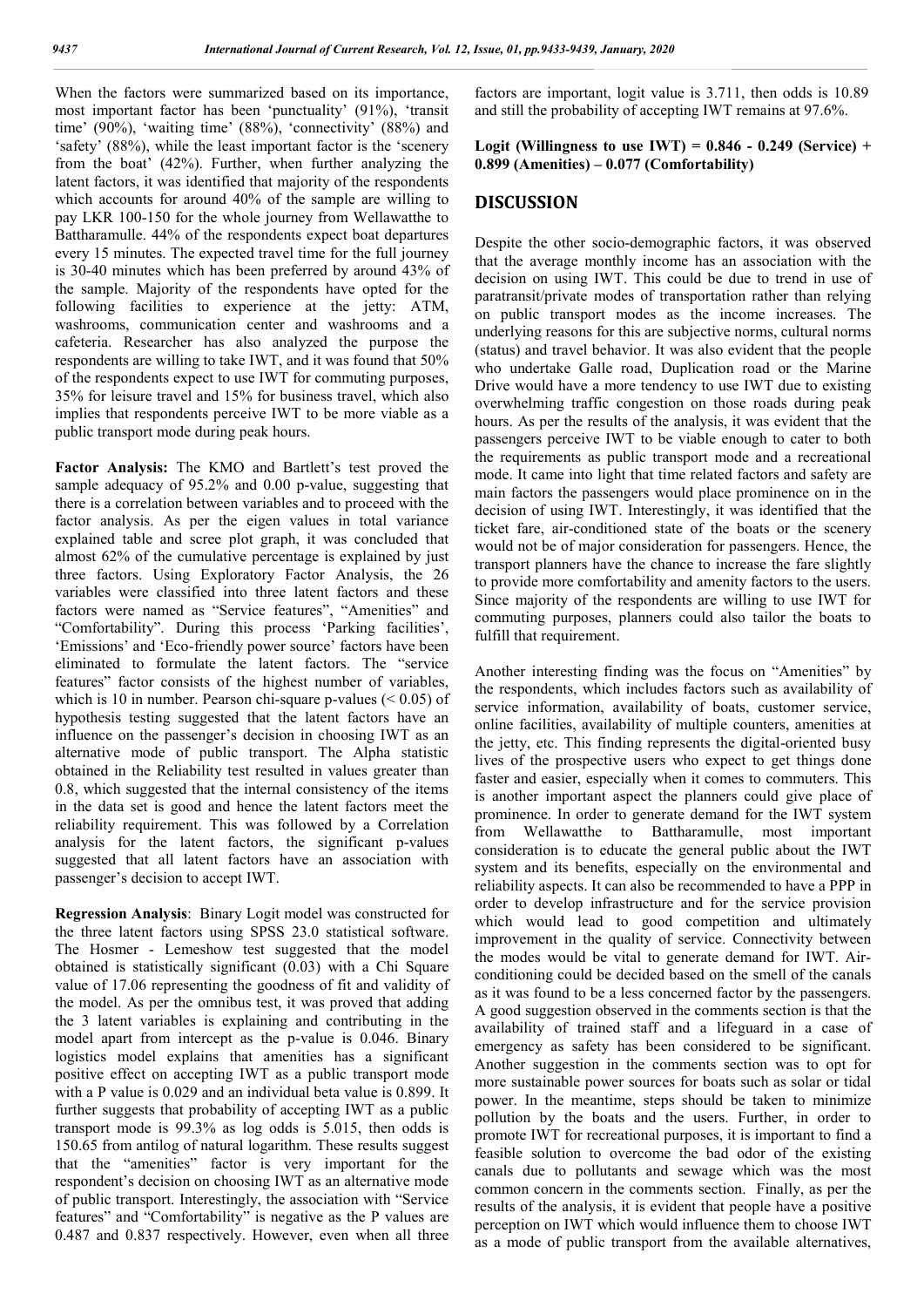given that their expectations are met in terms of service features and amenities.

#### **Limitations and Recommendations**

The preliminary limitation of the study is that the survey was focused only on water transit and not a wider transport network, which refrained any comparison between modes. Further, this study was restricted to only one urban water transit route, thus, there could be variations between each study area, especially in the case of rural areas. Therefore, future researches could expand these results to allow wider generalizations. In addition to that, another limitation encountered was the lack of knowledge regarding the subject matter of the research. Since IWT would be a novel mode of travel to Sri Lanka, prior to conducting the survey, the respondents had to be provided with some knowledge regarding IWT, which was challenging to do for questionnaires filled via google forms. Future research could also incorporate more land-use or spatial characteristics into the questionnaire, to have more traceability to the research. Given that IWT becomes a reality in Sri Lanka, future surveys could develop more advanced models to compare the expectation vs. the reality of the user experiences.

#### **Conclusion**

This paper intended to determine the passenger perception on the viability of IWT system during peak time as an alternative mode of public transport and for recreational purposes during off-peak and night-time. Furthermore, this study intended to analyze the factors the passengers consider to be important when choosing IWT as a mode of public transport and also included a comprehensive study on passenger expectations of the service features. Thus, the results of this study have useful policy implications which could be considered as planning factors by the transport planners, providers and infrastructure developers.

#### **Acknowledgement**

The authors would like to thank SLLRDC and all the respondents for their assistance in the administration of the survey instrument.

## **REFERENCES**

- De Silva, G. 2003. The study of the feasibility of water transportation in Colombo Metropolitan Region, Colombo: University of Moratuwa.
- De Witte, A., Hollevoet, J., Dobruszkes, F., Hubert, M. and Macharis, C. 2013. Linking modal choice to motility: A comprehensive review. Transportation Research Part A: Policy and Practice, 49, pp.329-341.
- Fishbein, M. and Ajzen, E. 1975. Belief, attitude, intention and behavior. Reading, Mass.: Addison-Wesley.
- Friman, M., Gärling, T. 2001. Frequency of negative critical incidents and satisfaction with public transport services. II. J. Retailing Consum. Serv. 8, 105–114.
- Fujiwara, A., Zhang, J. and Thein, S. 2008. Capturing Travelers' Stated Mode Choice Preferences Under Influence of Income in Yangon City, Myanmar. Journal of Transportation Systems Engineering and Information Technology, 8(4), pp.49-62.
- Grotenhuis, J., Wiegmans, B. and Rietveld, P. 2007. The desired quality of integrated multimodal travel information in public transport: Customer needs for time and effort savings. Transport Policy, 14(1), pp.27-38.
- Hensher, D., Jara-Díaz, S. and Ortúzar, J. 1998. Travel Behavior Research: Updating the State of Play. New York: Elsevier, pp.3-18.
- Hu, X., Zhao, L., & Wang, W. 2015. Impact of Perceptions of bus service performance on mode choice preference. Advances in Mechanical Engineering.
- Iles, R. 2005. Public transport in developing countries.. 1st ed. s.l.:Elsevier Ltd.
- Inland water transport system: Detailed project proposal. 2016. Western Region Megapolis Planning Project.
- Ishiwatari, M. 2006. Redevelopment of inland water transport for post- conflict reconstruction in Southern Sudan, Sudan: Japan International Cooperation Agency.
- Kalahe, H. 2016. Infrastructure Feasibility Analysis of Inland Water Transportation from Peliyagoda to Hanwella along Kelani River.
- Ko, J., Lee, S. and Byun, M. 2019. Exploring factors associated with commute mode choice: An application of city-level general social survey data. Transport Policy, 75, pp.36-46.
- Kumarage, A. 2012. Sri Lanka Transport Sector Policy Note. World Bank, Sri Lanka.
- Limtanakool, N., Dijst, M., Schwanen, T. 2006. The influence of socioeconomic characteristics, land use and travel time considerations on mode choice for medium- and longerdistance trips. J. Transport Geogr. 14, 327–341.
- Márquez, L., Cantillo, V. and Arellana, J. 2014. How are comfort and safety perceived by inland waterway transport passengers?. Transport Policy, 36, pp.46-52.
- Perera, D. 2014. Improvement of Urban Transport System in Colombo Metropolitan Area. Colombo: Ministry of Transport.
- Ponnuswamy, S. and Anantharajan, T. 1993. Influence of travel attributes on modal choice in an Indian city. Journal of Advanced Transportation, 27(3), pp.293-307.
- Pre-Feasibility Study Inland Water Based Transport Project (Phase I). 2017. [ebook] Available at: https://landdevelopment.lk/web/wpcontent/uploads/2018/09/pre-feasibility.pdf [Accessed 10
- Sep. 2019]. Satiennam, T., Jaensirisak, S., Natevongin, N. & Kowtanapanich, W. 2011. Public transport planning for a motorcycle dominated community. Journal of the Eastern Asia Society for Transportation Studies, 9. 970-985.
- Senanayake, I., Pushpakumara, T. and Puswewala, U. (2013). A GIS based analysis on use of inland waterways for public transportation in the Western Province of Sri Lanka. The Institution of Engineers Sri Lanka, 46(2), pp. 1-11.
- Srinivasan, K., Pradhan, G. and Naidu, G. 2007. Commute Mode Choice in a Developing Country. Transportation Research Record: Journal of the Transportation Research Board, 2038(1), pp.53-61.
- Stockholm County Council 2013. Stockholm County Council 2013, Technical report. Stockholm Traffic Administration.
- Tanko, M., Cheemarkurthy, H., Hall Kihl, S. and Garme, K. 2019. Water transit passenger perceptions and planning factors: A Swedish perspective. Travel Behaviour and Society, 16, pp.23-30.
- ThamizhArasan, V. & Vedagiri, P. 2011. Modelling modal shift from personal vehicles to bus on introduction of bus priority measure. Asian Transport Studies, 1 (3), 288-302.